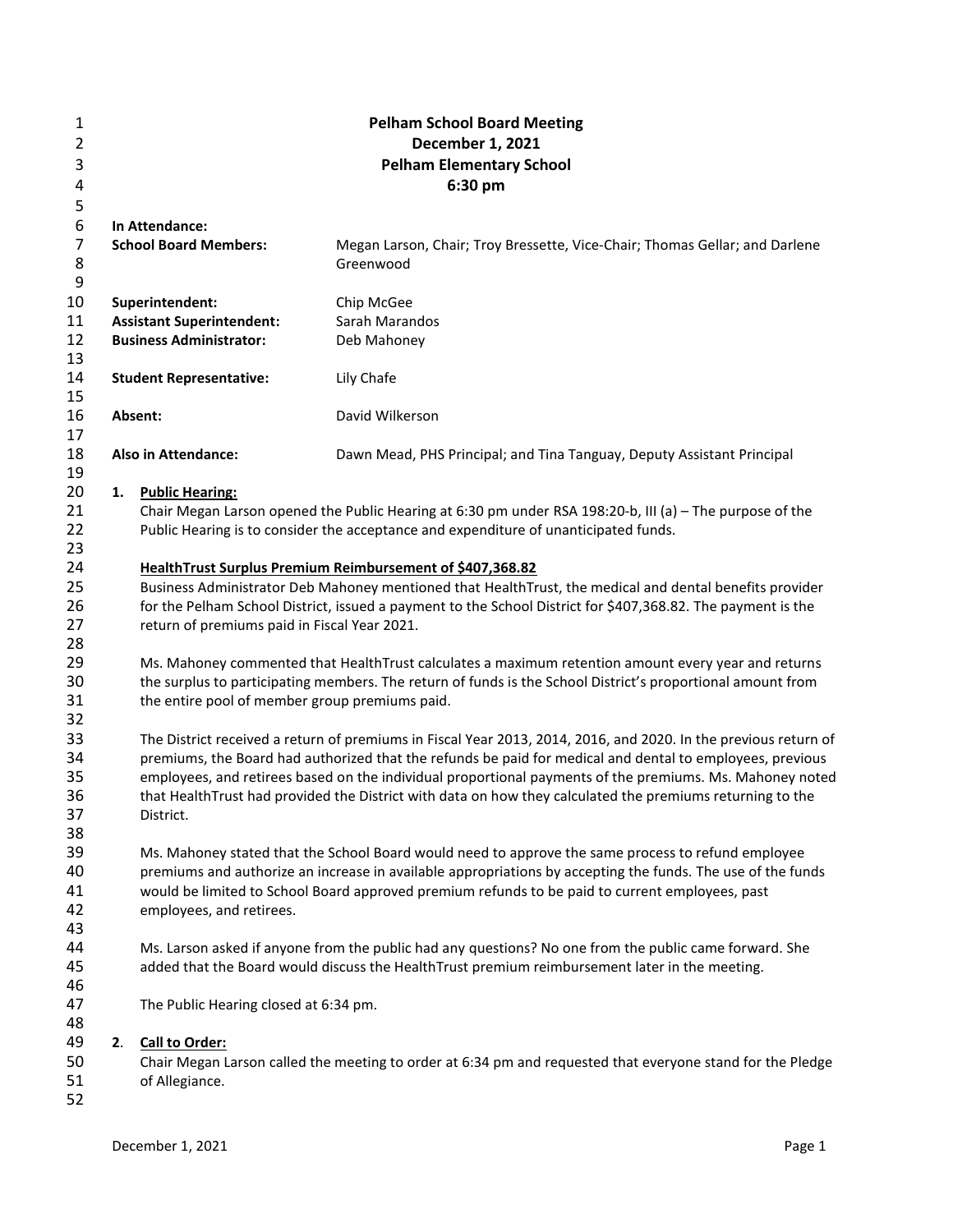| 53  | a. | Public Input @ 6:35 pm:                                                                                                                                                                                                  |
|-----|----|--------------------------------------------------------------------------------------------------------------------------------------------------------------------------------------------------------------------------|
| 54  |    | No one was present for Public Input                                                                                                                                                                                      |
| 55  |    |                                                                                                                                                                                                                          |
| 56  |    | Public Input closed at 6:36 pm.                                                                                                                                                                                          |
| 57  |    |                                                                                                                                                                                                                          |
| 58  | b. | <b>Opening Remarks:</b>                                                                                                                                                                                                  |
| 59  |    | <b>Student Representative:</b>                                                                                                                                                                                           |
| 60  |    | Lily Chafe commented that Boys and Girls Basketball had tryouts on November 29 and 30. She noted that on                                                                                                                 |
| 61  |    | Friday, December 3, the Future Business Leaders of America (FBLA) would have a meeting. Ms. Chafe stated                                                                                                                 |
| 62  |    | that the Science National Honor Society and the FCA are holding a toy drive until December 8; the donations                                                                                                              |
| 63  |    | can be brought to Dr. Holden in room 201. Any book or toy donated must be new and wrapped. The toys and                                                                                                                  |
| 64  |    | books will be brought to the Wentworth-Douglass Hospital in Dover, NH.                                                                                                                                                   |
| 65  |    |                                                                                                                                                                                                                          |
|     |    |                                                                                                                                                                                                                          |
| 66  |    | Ms. Chafe mentioned that students could receive community service hours by volunteering at the Pelham Fire                                                                                                               |
| 67  |    | Department's Yuletide Holiday Party on December 5 from 3:00 pm until 8:30 pm. Students should sign up                                                                                                                    |
| 68  |    | through the email sent by Ms. Koravos.                                                                                                                                                                                   |
| 69  |    |                                                                                                                                                                                                                          |
| 70  |    | Ms. Chafe noted that Mr. Kress is looking for a student to record the boys' and girls' basketball games. If a                                                                                                            |
| 71  |    | student is interested, they should email Mr. Kress.                                                                                                                                                                      |
| 72  |    |                                                                                                                                                                                                                          |
| 73  |    | Superintendent:                                                                                                                                                                                                          |
| 74  |    | Superintendent Chip McGee stated that the second vaccination clinic for students ages 5 to 11-years-of-age is                                                                                                            |
| 75  |    | on Friday, December 10. He noted that the District would also provide a booster clinic to staff members on the                                                                                                           |
| 76  |    | same date.                                                                                                                                                                                                               |
| 77  |    |                                                                                                                                                                                                                          |
| 78  |    | Dr. McGee mentioned that PHS has tryouts to the Theatre Program for a 'One Stoplight Town.' Dr. McGee                                                                                                                    |
| 79  |    | noted that he was excited to promote the program, with theatre having been on hold for the past 18 months.                                                                                                               |
| 80  |    | The tryouts are on December 13 and 14, and additional information will be provided in his Friday update.                                                                                                                 |
| 81  |    |                                                                                                                                                                                                                          |
| 82  |    | Dr. McGee commented that he had a brief article from the Eagle-Tribune that he wanted to read regarding                                                                                                                  |
| 83  |    | unsung heroes. The article read, "Mariah Bahrakis hopes to study graphic design with UMass Dartmouth her                                                                                                                 |
| 84  |    | top choice. Mariah is treasurer of the Art Honor Society and has won Scholastic awards for her work in                                                                                                                   |
| 85  |    | photography and ceramics. Coach Jessica Makara said, 'I am humbled by her character in the face of                                                                                                                       |
| 86  |    | adversity.' Mariah and her grandmother were extremely close, and Susan Bahrakis died of breast cancer in                                                                                                                 |
| 87  |    | July. The team then raised \$1,200 for charity in honor of Susan, and Mariah gave a moving speech about her                                                                                                              |
| 88  |    | grandmother. Her brothers are PHS athletes: Sebastian and Simon. Mariah works at Heav'nly Donuts. Her                                                                                                                    |
| 89  |    | favorite teacher is Dan Jones for digital photo." Dr. McGee added that he is always proud to see one of his                                                                                                              |
| 90  |    | students positively mentioned in the newspaper.                                                                                                                                                                          |
| 91  |    |                                                                                                                                                                                                                          |
| 92  |    | Dr. McGee stated that the School District has a small honor at the Festival of Trees for the School District's                                                                                                           |
| 93  |    | Nurses. There is a wreath at the event to recognize all the nurses' work for the past 18-months.                                                                                                                         |
| 94  |    |                                                                                                                                                                                                                          |
| 95  | 2. | <b>Presentations:</b>                                                                                                                                                                                                    |
| 96  |    | No Presentations                                                                                                                                                                                                         |
| 97  |    |                                                                                                                                                                                                                          |
| 98  | 3. | <b>Main Issues / Policy Updates:</b>                                                                                                                                                                                     |
| 99  |    | <b>Program of Studies</b>                                                                                                                                                                                                |
| 100 | a. | Dr. McGee handed the meeting over to Assistant Superintendent Sarah Marandos, and Dr. Marandos                                                                                                                           |
| 101 |    | introduced PHS Principal Dawn Mead and Deputy Assistant Principal Tina Tanguay. Dr. Marandos commented                                                                                                                   |
| 102 |    |                                                                                                                                                                                                                          |
| 103 |    | that she wanted to go through, in a limited fashion, the changes to the overall program of studies for the<br>2022-2023 school vear. She noted that the Board had seen the proposed changes preliminarily approved a few |
|     |    |                                                                                                                                                                                                                          |

- 103 2022-2023 school year. She noted that the Board had seen the proposed changes preliminarily approved a few<br>104 weeks ago and mentioned that she would only go through the significant changes. weeks ago and mentioned that she would only go through the significant changes.
-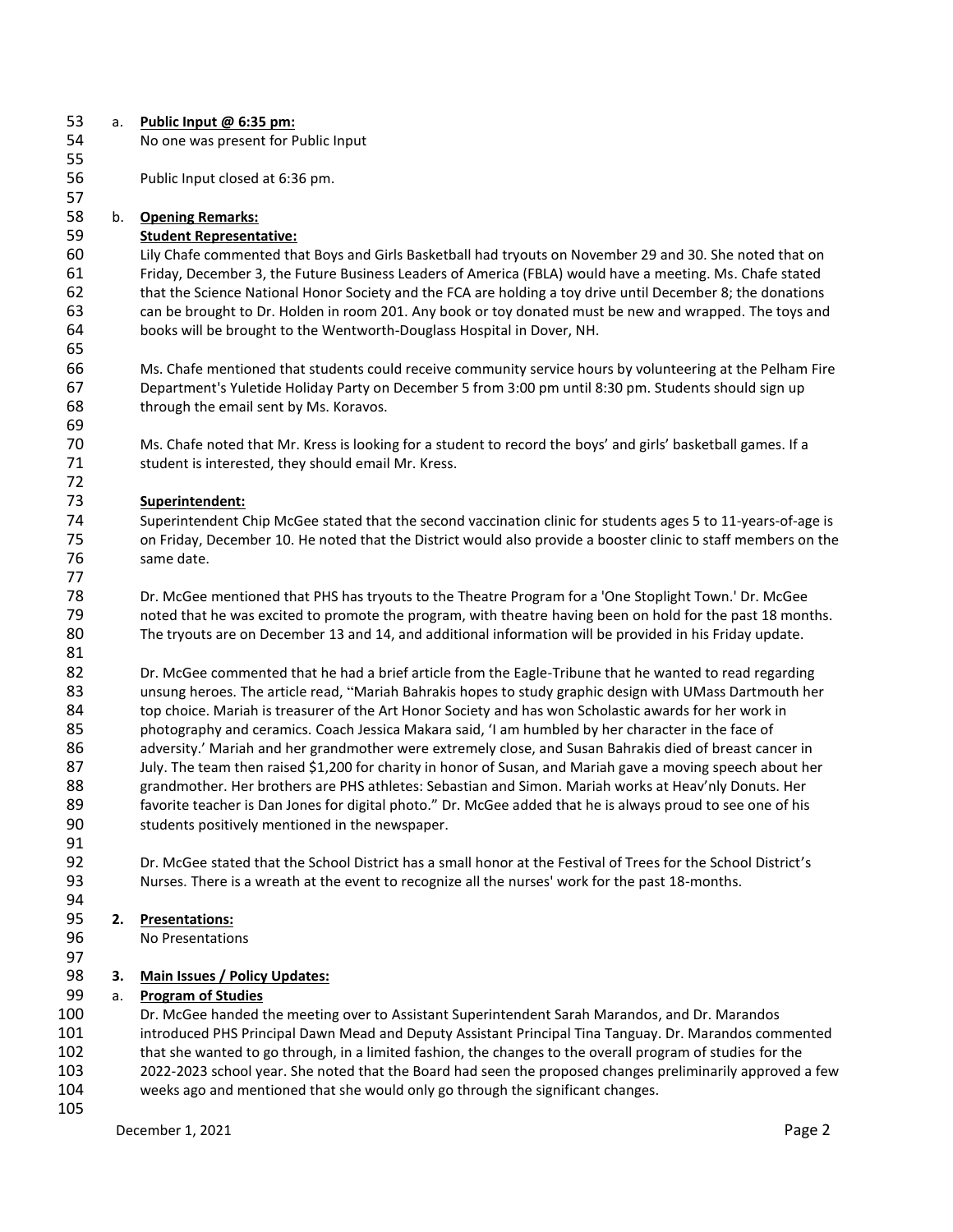December 1, 2021 **Page 3**  The proposed course changes are: i. Two new courses: a. World Studies b. Printmaking 110 ii. A change to graduation requirements: Juniors are required to take American Literature. 111 iii. STEAM: Simple Machines, which used to be Intro. to STEAM, was made a Math-Intensive Course. 112 iv. The District removed courses that have not run in three or more years. v. Prerequisite and description changes vi. Changes to Pathways based on the removal of courses The proposed procedural changes are: 117 i. A chart outlining criteria for the Core Diploma 118 ii. A notation about VLACS courses being included in GPA 119 iii. Enhanced Credit Recovery option (Student must earn 50% to be eligible) Dr. Marandos started with the first set of significant changes. She commented that they added a new letter from Principal Mead, simplified language for the Core Diploma, removed language about the Academic Review Committee, and replaced it with the PHS Administration. Dr. Marandos mentioned that pages seven and eight reviewed the graduation requirements. She stated that some of the changes were the additions of STEAM: Simple Machines as a Math Intensive Course, American Literature as an English Course, and World Studies as a Social Studies Course. Dr. Marandos commented that page eight reviewed the requirements for a Core Diploma. She noted that page nine included language regarding the minimum requirements for early release and late arrival. Mr. Gellar asked what the difference was between the Standard and Core Diploma? Dr. Marandos stated that on January 6, 2021, the District came to the School Board to propose the Core Diploma. She noted that the State Standard Diploma requires 20 credits compared to the current diploma. A Core Diploma only requires two Lab Sciences; a reduced number of electives, and Social Studies requires only three courses. The School Board chose to add the Community Service and the Personal Financial Planning or Managing Your Money course requirement. If students choose the Core Diploma option, they need to speak with their Guidance Counselor and the Administration. The student will then be placed on the plan for the Core Diploma. The Core Diploma is a State Standard Diploma, and the student may apply for post-secondary education opportunities. Ms. Larson asked about the 'Minimum Requirements' heading and what the intention of the paragraph was? Dr. Marandos agreed to rename the heading to 'Early Release / Late Arrival.' Dr. Marandos moved on to the second set of significant changes. The first change made was the removal of AP Macro Economics. The following change was under the heading 'Internships'. A student must be either a junior or senior to be eligible for the internship program. She noted that the District was looking at removing the Academic Review Committee and replacing it with the School Counselor; she also pointed out that they added 147 that GPA credit regarding the VLACS courses. Ms. Larson asked when the Credit Recovery Program would occur for the student? Dr. Marandos stated that this is a new program paid for by ESSER III funds, and the Government requires that School Districts spend at least 20% of the ESSER III on addressing learning loss. She noted that the District runs an afterschool program at PES and PMS. The Credit Recovery Program will occur during the fifth block in Semester Two. Any student who received 50% or higher but did not pass the course is eligible for the program. The program will provide students with credit recovery for courses taken in Quarter One and Two. Semester One courses will also be offered during the summer. Ms. Greenwood asked Dr. Marandos how they run the afterschool program; do the teachers who taught the course come after school and work with the students? Dr. Marandos stated that five area content teachers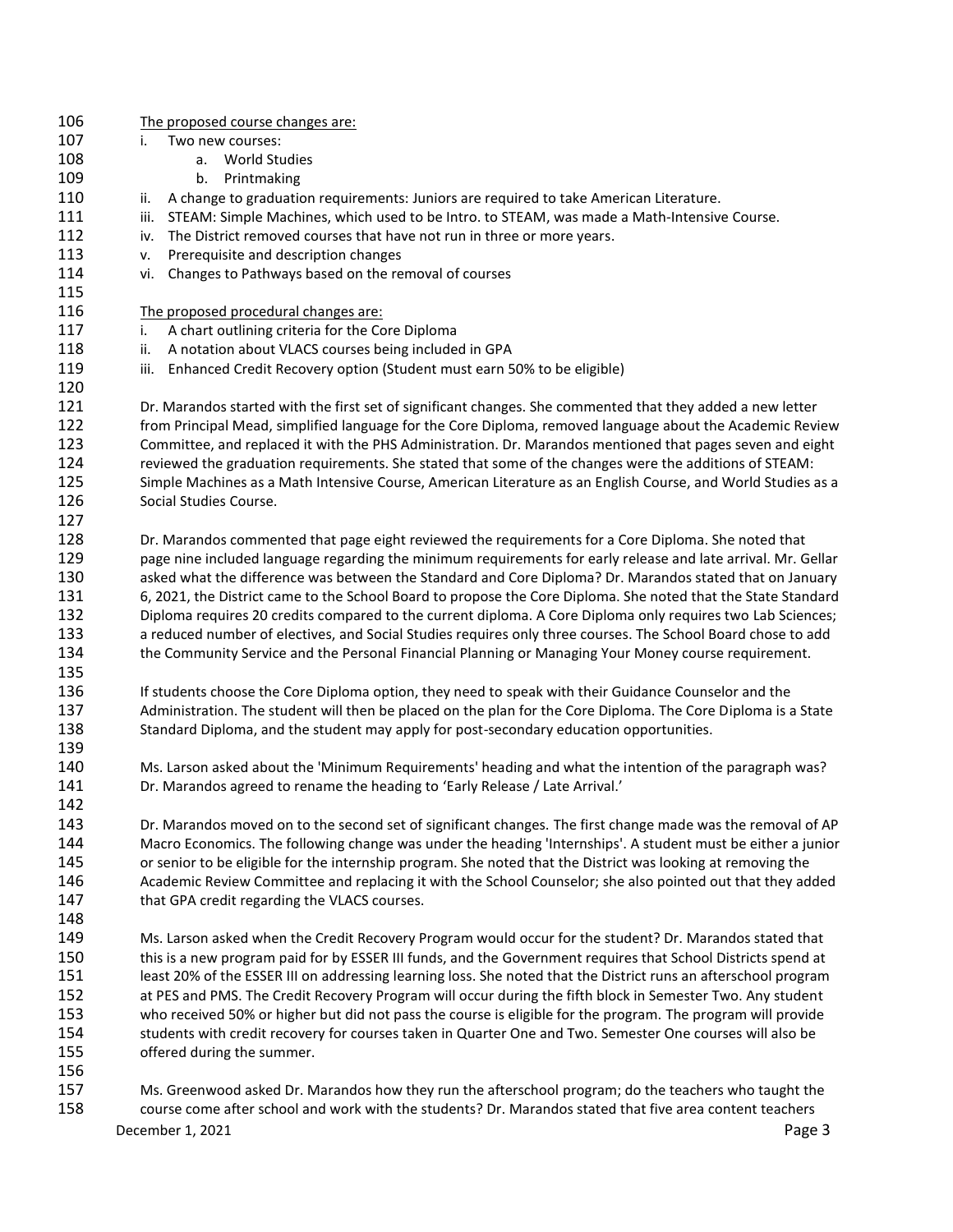- teach about five students each. The area content teacher would have met with the original teacher to determine the student's deficiencies and competencies.
- Dr. Marandos moved on to the College Credit Opportunities. She stated that the District proposed changing the dates for the College Credit Courses and mentioned that they removed three College Credit Courses that were no longer being offered. The three courses are Computer Technology Applications, Foundations of Education, and Current Political Issues.
- Dr. Marandos mentioned that Retail Management went from 0.5 credit to 1.0 credit, and the course description was changed. She mentioned that they also added American Literature courses, changed the name from Best Short to Short Stories, made a slight description change to the Yearbook course, and added the Printmaking course. The Printmaking course is an entry-level art course for underclassmen.
- The prerequisite for Art History was changed per the request of the Art Department. Dr. Marandos mentioned 173 that they have gone from nine-band courses to six. Music Theory went from 0.5 credit to 1.0 credit to align with college expectations.
- The District adjusted the Science requirements. The Anatomy and Physiology prerequisite changed from CP- Biology to Biology. Previously students had to take Chemistry before Biology; now, students may take Biology first or double up. The District will keep AP Biology as a 2.0 credit course; AP-Literature and AP-Composition have been reduced to 1.0 credit courses.
- Ms. Greenwood asked if the AP Courses still needed to take a test at the end and if the test was at the school or somewhere else? Dr. Marandos confirmed that the students take the test at the end and at PHS. The student will get the credit for taking the course, but depending on the College, might not receive College Credit. Ms. Larson commented that the students could take the AP Course without taking the test.
- Ms. Larson asked why Computer Application II CC was not on the College Credit Opportunity list? She mentioned that at the end of the course description, it reads, 'students must sign up for College Credit; otherwise, they take Computer Applications II (617).' Dr. Marandos said that she must have accidentally deleted the course from the list and stated that she would add the course back.
- Ms. Tanguay stated that the District is working on ensuring that the District has enough teachers to teach the College Credit Courses.
- Dr. Marandos commented that students must take 3.0 credits from the Social Studies Program to graduate. One of the courses is World Studies, and this course will replace Western Civilization and World Geography. The description of the courses is on pages 72 and 73. AP – Macro, Western Civilization, Current Social and Political Issues, and Advanced Topics in Psychology were removed from the course list.
- Dr. Marandos mentioned that the District renamed Intro to STEAM and Intermediate STEAM to STEAM: Simple Machines and STEAM: Electrons and Light. She noted that the District also changed the language for three of the current Special Education Classes. The three classes that the language was changed were Academic Skills, Daily Skills, and Job Skills.
- Mr. Bressette commented that there were some discussions about the difficulty of getting the Unified Physical Education Course up and running. He asked Dr. Marandos to describe the difficulties and what the District is doing to ensure awareness surrounding the program pairing Special Needs Students with typical peers?
- Dr. Marandos stated that the District had a session planned, but they could not fill the enrollment with their typical peers. Dr. Marandos mentioned that she and Ms. Mead had talked about offering a single Unified Spring Sport.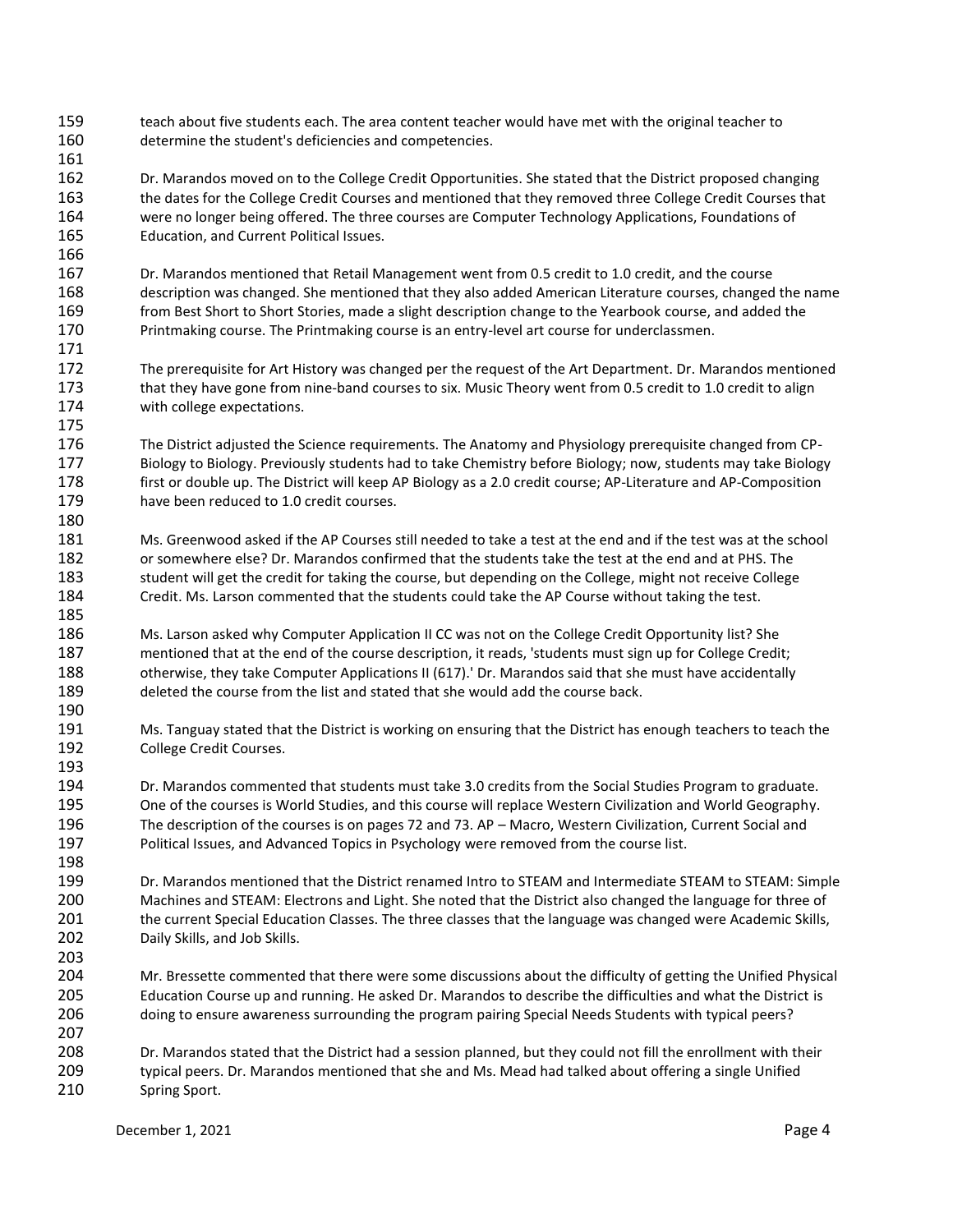- Dr. Marandos commented that School Council was removed from the section for Leadership Opportunities. She moved onto Career Pathways and mentioned that they adjusted Career Pathways by removing courses that were no longer running and renaming courses. Dr. Marandos stated that Mr. Bressette brought up a good point regarding Health Pathways not being clear and noted that they added clarifying language to clear up any possible confusion.
- Mr. Bressette asked if it was fair to say that Career Pathways does not take up many resources to put together and create? He noted that if they do not have enrollment in some that they do have others, and it is not as if the District is spending a great deal of time and effort putting them together. Dr. Marandos agreed with Mr. Bressette's assessment.
- Mr. Bressette asked if students decided to participate in the Career Pathway's Program as freshmen or wait until later? Ms. Tanguay mentioned that the Counseling Department begins the conversions regarding Career Pathway as part of the Freshman Curriculum. She noted that they show the students the employment projections regarding a specific field and added that the employment projections would be updated again next year.
- Dr. Marandos commented that it ended the presentation for the program of studies. She noted that three corrections would be made. The three corrections are:
- i. Page 9 Change 'Minimum Requirements' to 'Early Release / Late Arrival'
- 231 ii. Page 37 Notation about College Credit Computer Tech II
- 232 iii. Page 71 Removal of AP Macro from the chart
- Mr. Bressette mentioned that he wanted to acknowledge and appreciate the hard work they put into addressing all of his copy edits from earlier on. He thanked them for their legwork and their team members 236 for providing a high-quality final product.
- Ms. Larson reminded Dr. Marandos that the correction on page 37 should be for Computer Applications II College Credit.
- Mr. Bressette made a motion that we accept the 2022-2023 Program of Studies, with the amendments discussed. Mr. Gellar seconded the motion. The motion passed (4-0-0).
- Dr. Marandos left the meeting at 7:14 pm.
- b. **Pelham Memorial School Building Project**
- Superintendent Chip McGee mentioned that the School Board had a substantive update from the Project Management Team at the last meeting. He commented that the District would be going back to the monthly update. Dr. McGee noted that since the last meeting, the Project Management Team had met twice. They have also met twice with the sub-committee of the Building Committee. The discussion with the sub- committee was on the budget and the timeline. The Project Management Team will present more of that information at the next Building Committee meeting, and Dr. McGee would like to put it on the agenda for the School Board meeting in two weeks.
- 

- Dr. McGee stated that if you go up to the fence around the construction site, you would see footings poured 256 for the gymnasium area, and in front of the school, they are also re-aligning the entrance to be closer to the gymnasium side. The septic system is pretty far along with the leaching field, pumps, and tanks. They have about two weeks before the bids come back for mechanical, electrical, and plumbing. He said that 4% of the budget had been spent. Business Administrator Deb Mahoney mentioned that the Project Management Team indicated this week that the project itself, based on its size and its timing, was very positive.
- 
- Mr. Bressette mentioned that he understood that 4% completed regarding the project was based on the budget. He requested that the report show the percentage of physical work completed and possibly include it

December 1, 2021 **Page 5**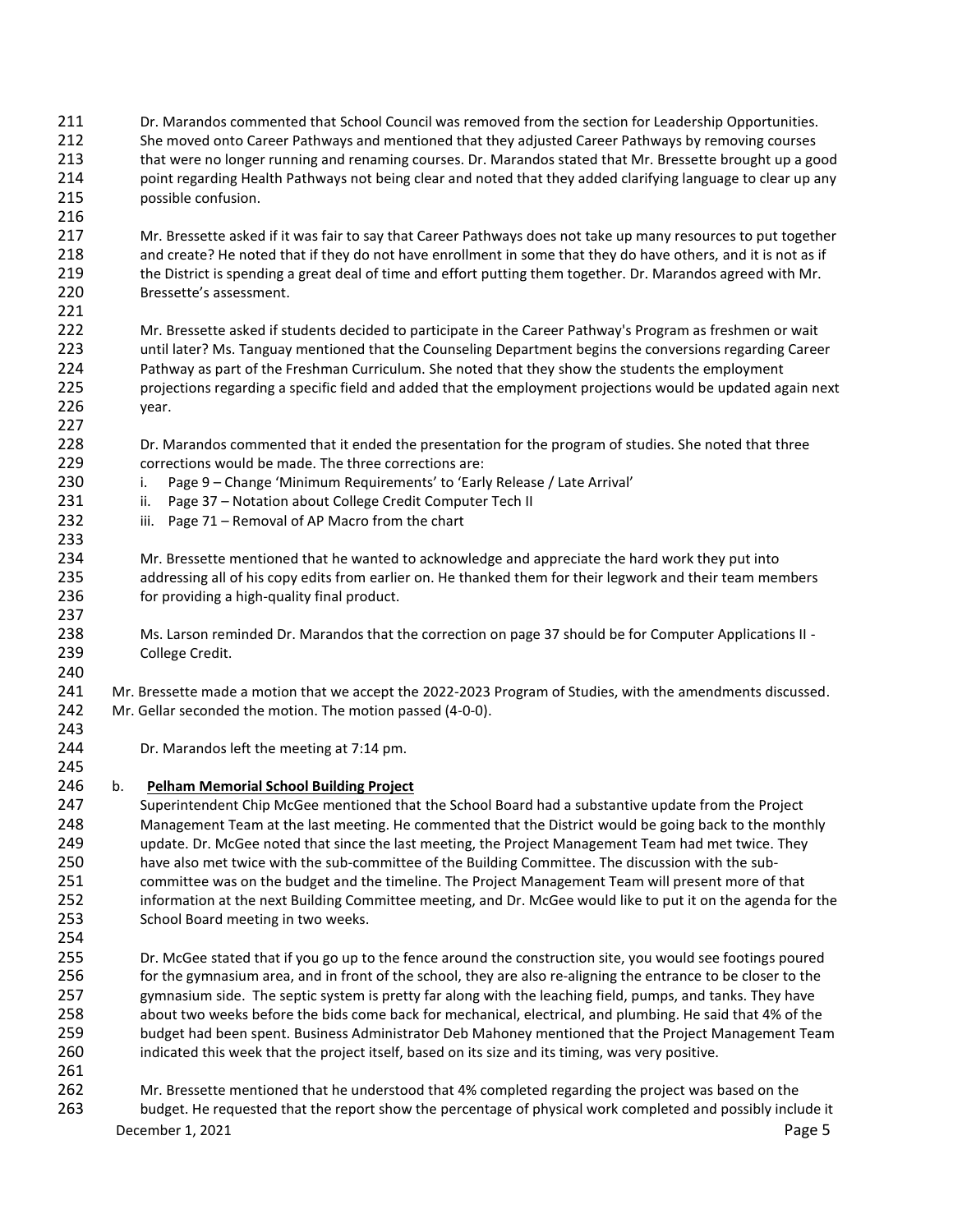- with the percentage of budget used. Dr. McGee agreed and added that the document is a living document to add and tweak, as the Board suggests.
- Mr. Gellar asked if there were any problems with the bids or the materials for the project? Dr. McGee stated that there had not been a change with the structural steel bid, which has been received and accepted.

# c. **Pandemic Response:**

## i. **Key Takeaways Regarding the Pandemic**

 Superintendent Chip McGee mentioned that he was just going to highlight several changes. The School District remains open. He commented that the level of community transmission is "Substantial," and the level of school impact remains "Medium" across all three schools.

 Dr. McGee noted that the District identified one outbreak at PMS and one at PES. He stated that because 277 siblings and students share bus transportation, the clusters impact PHS. Dr. McGee commented that staff and students must wear masks during the school day while inside the school until January 3, 2022.

 Dr. McGee mentioned that almost 100 students participated in the free onsite vaccination clinic for children ages 5 to 11. The first vaccination was on Friday, November 19, and the second vaccination will be Friday, December 10. He added that the District would have a voluntary booster clinic for staff on December 10. The District will provide details later.

# ii. **Hillsborough County**

 The Covid-19 PCR test positivity as a 7-day average was 10.1% (Substantial) on November 17 and was 12.7% (Substantial) on December 1. The number of new infections per 100,000 population for the prior 14 days was 680 (Substantial) on November 17 and was 947 (Substantial) on December 1.

### iii. **Town of Pelham**

 The Covid-19 PCR test positivity as a 7-day average was 7.3% (Moderate) on November 17 and was 12.9% (Moderate) on December 1. The number of new infections per 100,000 population for the prior 14 days was 523 (Substantial) on November 17 and was 1,046 (Substantial) on December 1. 1,046 equates to 148 people in Pelham with new positive cases of Covid-19.

### iv. **Level of School Impact**

 Dr. McGee mentioned that the transmission within schools on December 1 was 'Medium.' The Pelham School District has excluded ten students and two staff members from PES; six students and three staff members from PMS; and two students and one staff member from PHS.

 He noted that the level of student absenteeism was 9.0% (Low) on November 17 and 9.6% (Low) on December 1. The staff capacity on November 17 was considered 'Strained,' and on December 1 was considered 'Strained.' The 9.6% equates to 161 students absent out of 1,675 students

 The staff capacity is 'Strained,' which is considered 'Medium' because of illnesses, household contacts, and childcare demands. Dr. McGee thanked everyone that has applied to be substitute teachers and continue to substitute. Dr. McGee mentioned that he was very grateful that the staff had stepped up and worked during a tiresome time.

### v. **Transmission Within Schools**

 Dr. McGee commented that the transmission within the three schools is 'Varied.' He noted that PES has three clusters, which means that there is one outbreak, and PES has a school transmission rate of 'High.' PMS has two clusters, which means that there is one outbreak, and PMS has a school transmission rate of 'High.' PHS does not have any clusters, which means the school has a transmission rate of 'Low.'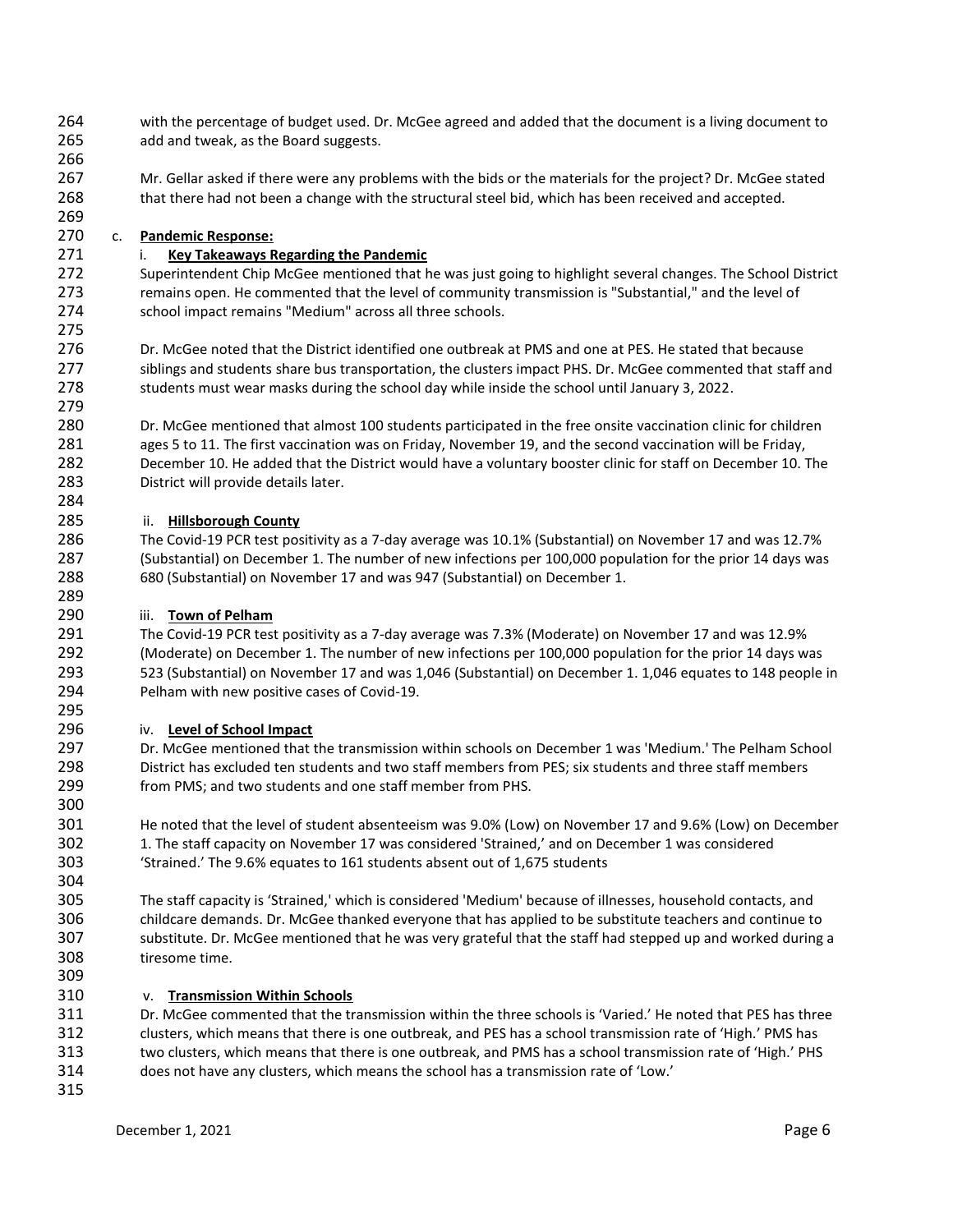The grid recommends that the District remain using 'Masks and Distancing.' The current rule is that anyone within three feet of another individual for more than an incidental amount of time must wear a mask. Masks are required for all staff and students while inside the school until January 3, 2022.

### vi. **The Big Seven**

#### The District will continue to follow the big seven mitigation steps:

a. Masks

- b. Distancing
- c. Hand Sanitation
- d. Screening
- e. Ventilation
- f. Vaccines
- g. PCR Testing

 Mr. Bressette mentioned that he thought Dr. McGee summed up the situation perfectly as 'frustrating and exhausting.' Mr. Bressette added that he appreciates what everyone is doing to help keep children in school and safe. He added that the School Board may need to have a serious discussion about the District pivoting to remote at some point. Mr. Bressette pointed out, he does not want to advocate for remote learning, but the numbers are not getting better, and the District needs to be prepared if the need arises.

 Dr. McGee stated that he would do everything in his power to keep the staff and students in school. Mr. Bressette pointed out that the District uses seven mitigation steps, and Governor Sununu provided home testing for Covid-19, but the demand was so high that all the tests had been claimed.

 Dr. McGee mentioned that the best thing that people could do right now is monitor and cope with being at home if they are symptomatic. It is similar to how the SAU copes when parts of the team are at home because they are symptomatic.

 The Board reviewed the definition of a cluster and an outbreak. They discussed how the Covid-19 spread in the schools, but they do not know who started it. Mr. Gellar commented that he was concerned that the three-foot distancing and masking did not stop the multiple clusters and wanted to know what would happen in January. Dr. McGee commented that the District uses the seven mitigation steps, and one of the steps is masking. He added that the District has not found any correlation to 'masks on, no spread' and 'masks off, spread.'

 Ms. Larson commented that the District will have provided vaccination clinics for every eligible age group when staff and students return from winter break. She noted that the District would also provide a Booster shot for any employee that wants to receive it. Ms. Larson added that she hopes that the District would first have the affected classrooms go remote before the entire District goes remote. Dr. McGee confirmed that he would send the affected classroom remote before sending the District remote.

 Mr. Gellar asked if DHHS had informed Dr. McGee that the Pelham School District could expect to see a significant drop in positive Covid-19 cases once the students ages 5 to 11 have been vaccinated? Dr. McGee mentioned that he had asked the question, but DHHS does not have an answer at this time.

The Board discussed what they did last year during the winter break and when they met.

### d. **Acceptance of Unanticipated Funds:**

 As discussed earlier, Business Administrator Deb Mahoney stated that the School District had received payment from HealthTrust for the surplus of medical and dental premiums paid in Fiscal Year 2021. HealthTrust has paid the District \$407,368.82, and she asked the Board to accept the revenues as

unanticipated revenues. Ms. Mahoney asked that the Board approve the same process to refund employee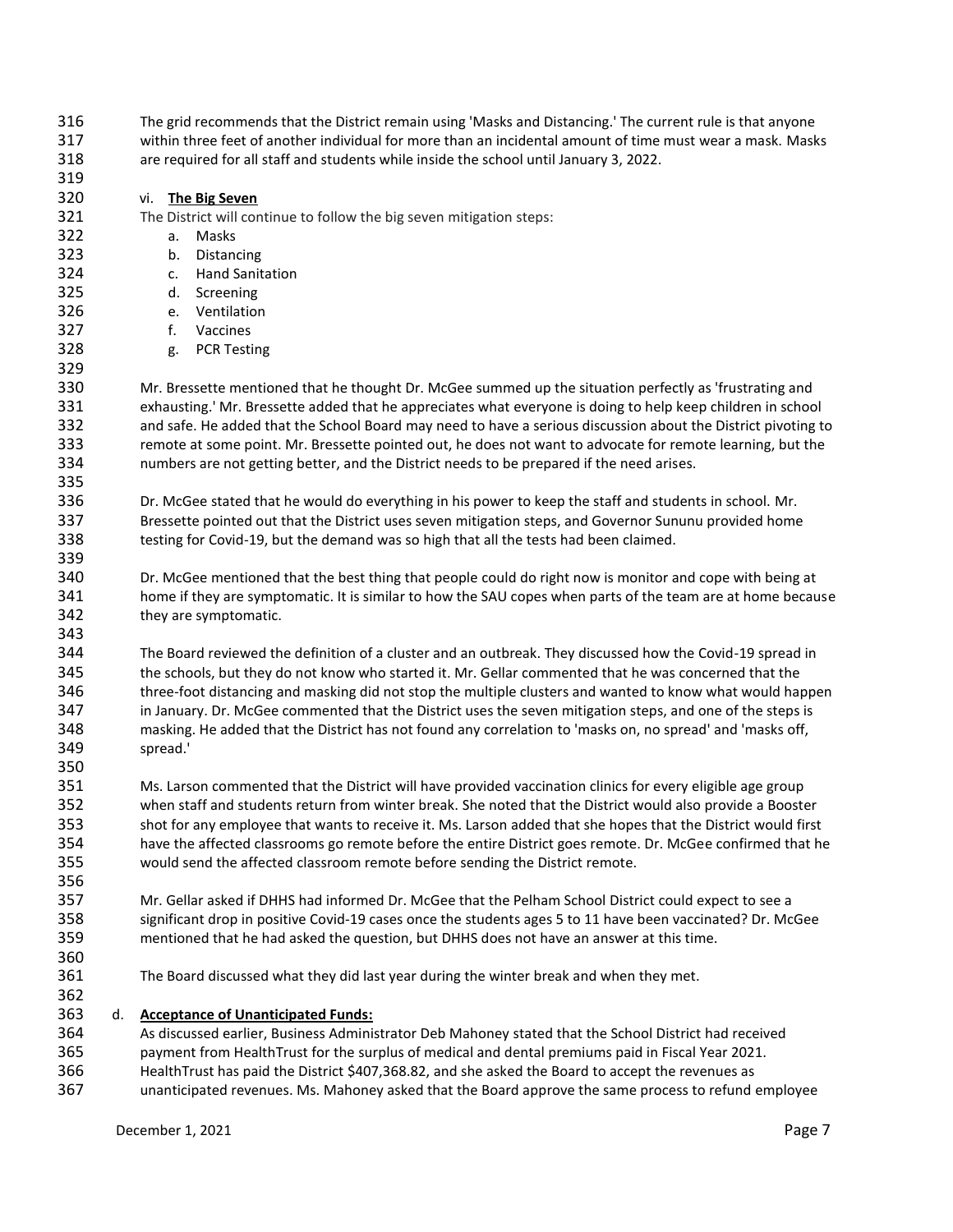- premiums proportionally. These payments will be made to affected individuals as soon as possible and no later than January 31, 2022.
- Mr. Bressette mentioned that he saw the years that the District received the surplus of medical and dental premiums, and he asked how this year compared to previous years? Ms. Mahoney stated that this year is a larger amount in total. HealthTrust informed Ms. Mahoney that the reason for the larger surplus is that people postponed elective surgeries because of Covid-19.
- Ms. Mahoney pointed out that in FY 2020, the District received a large surplus of medical and dental premiums. She mentioned that if the pandemic had not continued, people would have likely had their elective surgeries.
- Mr. Gellar asked, historically, what percentage is paid back to the employees versus the District? Ms. Mahoney 381 stated that the District takes the percentage of premiums paid against the total refund. She added that each participating group is different.
- Mr. Bressette made a motion that we accept the HealthTrust return of 2021 surplus check in the amount of \$407,368.82 as unanticipated revenues. Mr. Gellar seconded the motion. The motion passed (4-0-0).
- 

- Mr. Bressette made a motion that we refund the employee paid premium share of the \$407,368.82 HealthTrust return of 2021 surplus check to appropriate current and past employees and that the balance of this unanticipated revenue will not be spent without prior approval of the School Board. Mr. Gellar seconded the motion. The motion passed (4-0-0).
- e. **Policy Reviews:**
- The BoardBoard reviewed the policies in the first and second readings.
- 1. First Reading
- a. JCA Change of School Assignment Best Interests and Manifest Hardship
- b. JEC Manifest Educational Hardship (to be rescinded)
- c. IJOA Field Trips and Excursions
- d. IICA Domestic and International Overnight Field Trip Policy (to be rescinded)
- e. IJOC Volunteers
- 2. Second Reading
- a. EEAEA Mandatory Drug & Alcohol Testing (School Bus Drivers)
- b. GBCD Background Investigation and Criminal Check
- c. JEB Age of Entrance
- i. JEA Compulsory Attendance Age (for reference)
- ii. RSA 193:1 (for reference)
- d. JLCIA Emergency Plan Sports-Related Injuries & Additional Protocols for Athletics Participation
- Mr. Bressette made a motion to approve those policies presented for the second reading. Ms. Greenwood seconded the motion. The motion passed (4-0-0).
- **4. Board Member Reports:**
- a. No reports
- **5. Housekeeping:** a. **Adoption of Minutes**
- i. November 17, 2021 Draft Public Minutes
	- December 1, 2021 **Page 8**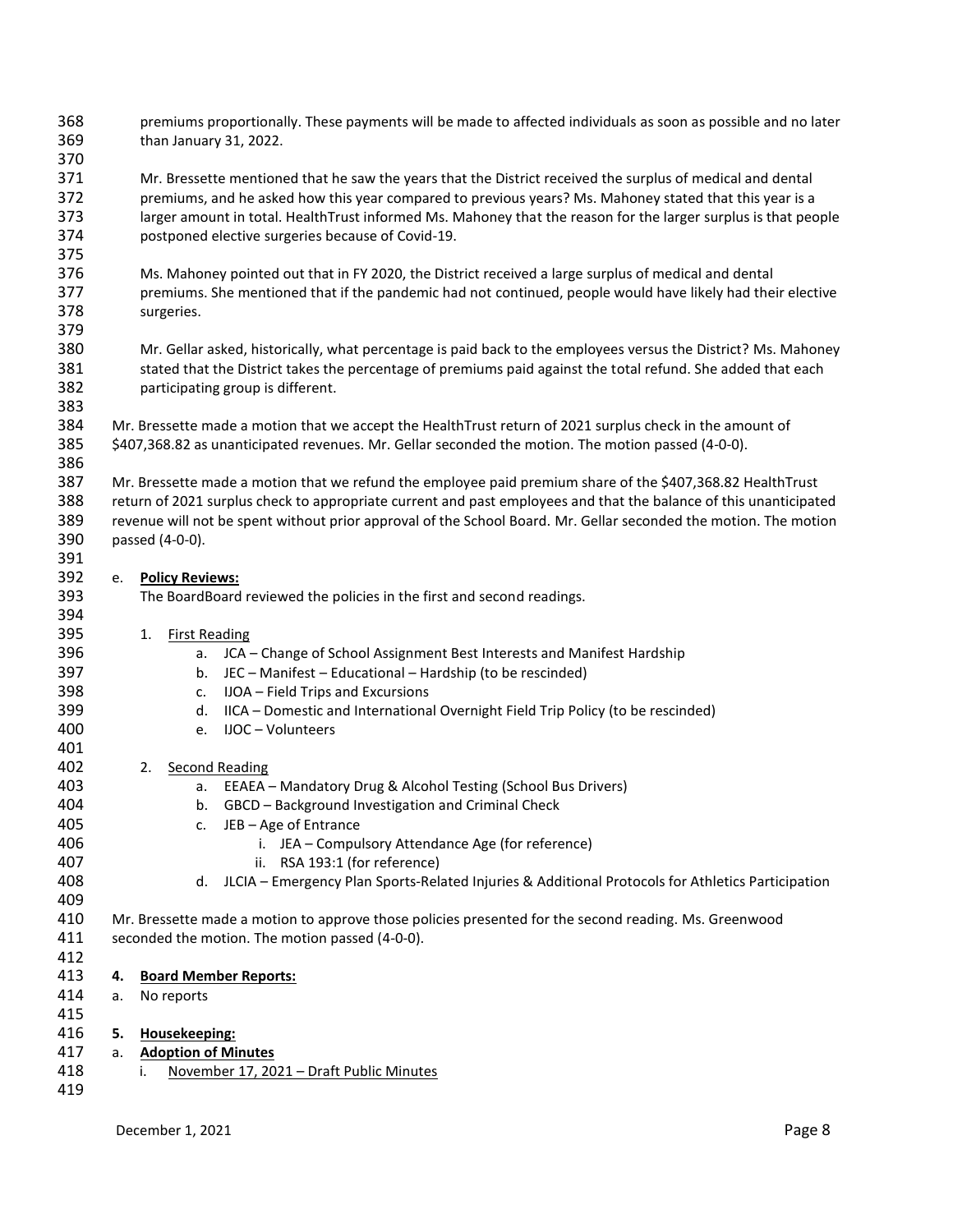| 420<br>421<br>422 |      | Mr. Bressette made a motion to approve the Pelham School Board Public Minutes from November 17, 2021. Mr.<br>Gellar seconded the motion. The motion passed (3-0-1) (Ms. Larson abstained). |
|-------------------|------|--------------------------------------------------------------------------------------------------------------------------------------------------------------------------------------------|
| 423               |      | ii.<br>November 17, 2021 - Draft Non-Public Minutes                                                                                                                                        |
| 424<br>425        |      | Mr. Bressette made a motion to approve the Pelham School Board Non-Public Minutes from November 17, 2021.                                                                                  |
| 426<br>427        |      | Mr. Gellar seconded the motion. The motion passed (3-0-1) (Ms. Larson abstained).                                                                                                          |
| 428               | b.   | <b>Vendor and Payroll Manifests</b>                                                                                                                                                        |
| 429               |      | \$294,022.43<br>PAY211P<br>i.                                                                                                                                                              |
| 430               |      | 211<br>\$566,771.59<br>ii.                                                                                                                                                                 |
| 431               | iii. | BFPMS06<br>\$699,111.18                                                                                                                                                                    |
| 432               | iv.  | AP120121<br>\$174,505.78                                                                                                                                                                   |
| 433<br>434        |      | Mr. Bressette made a motion to approve the Vendor and Payroll Manifests, as presented. Mr. Gellar seconded the                                                                             |
| 435<br>436        |      | motion. The motion passed (4-0-0).                                                                                                                                                         |
| 437               | c.   | <b>Correspondence &amp; Information</b>                                                                                                                                                    |
| 438               |      | None<br>i.                                                                                                                                                                                 |
| 439               |      |                                                                                                                                                                                            |
| 440               |      | d. Enrollment Report                                                                                                                                                                       |
| 441               |      | Dr. McGee mentioned that families moved from Pelham to other communities.<br>i.                                                                                                            |
| 442               |      |                                                                                                                                                                                            |
| 443               | e.   | <b>Staffing Updates</b>                                                                                                                                                                    |
| 444               |      | i.<br>Leaves:                                                                                                                                                                              |
| 445               |      | None<br>a.                                                                                                                                                                                 |
| 446               |      |                                                                                                                                                                                            |
| 447               |      | <b>Resignations:</b><br>ii.                                                                                                                                                                |
| 448<br>449        |      | Marcia Burns-Mittler<br><b>PHS</b><br>Math Tutor<br>a.                                                                                                                                     |
| 450               | iii. | <b>Nominations:</b>                                                                                                                                                                        |
| 451               |      | None<br>a.                                                                                                                                                                                 |
| 452               |      |                                                                                                                                                                                            |
| 453               |      | Dr. McGee commented that Ms. Burns-Mittler left the Pelham School District for a better opportunity                                                                                        |
| 454               |      | elsewhere. He noted that the Pelham School District could not compete with the opportunity.                                                                                                |
| 455               |      |                                                                                                                                                                                            |
| 456               |      | Mr. Bressette made a motion to approve the resignation of Marcia Burns-Mittler. Ms. Greenwood seconded the                                                                                 |
| 457               |      | motion. The motion passed (4-0-0).                                                                                                                                                         |
| 458               |      |                                                                                                                                                                                            |
| 459               | 6.   | <b>Future Agenda Planning:</b>                                                                                                                                                             |
| 460               | a.   | No Future Agenda Planning                                                                                                                                                                  |
| 461               |      |                                                                                                                                                                                            |
| 462               | 7.   | <b>Future Meetings:</b>                                                                                                                                                                    |
| 463               | a.   | $12/15/2021 - 6:30$ pm<br>School Board Meeting @ PES Library                                                                                                                               |
| 464               | b.   | $01/05/2022 - 6:30$ pm<br>School Board Meeting @ PES Library                                                                                                                               |
| 465               |      |                                                                                                                                                                                            |
| 466               | 8.   | Adjournment:                                                                                                                                                                               |
| 467               |      | Mr. Gellar made a motion to adjourn the School Board Meeting at 8:02 pm; Mr. Bressette seconded the motion.                                                                                |
| 468<br>469        |      | The motion passed (4-0-0).                                                                                                                                                                 |
| 470               |      |                                                                                                                                                                                            |
| 471               |      |                                                                                                                                                                                            |
|                   |      |                                                                                                                                                                                            |
|                   |      | Page 9<br>December 1, 2021                                                                                                                                                                 |